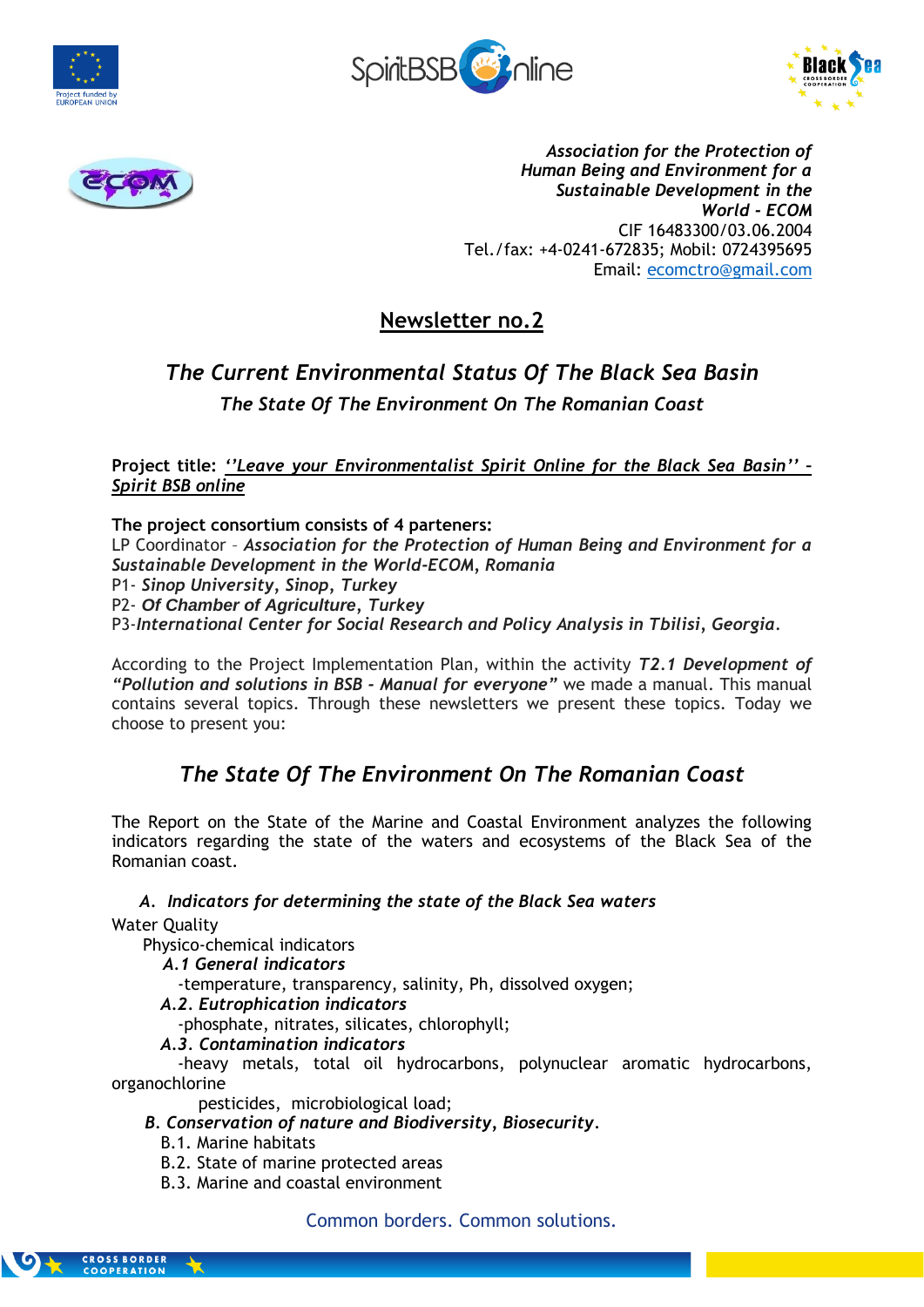





 *C. State of the ecosystem and living marine resources. Situation of endangered species*

- C.1 State of the coast and coastal area -Coastal processes
	- -Sea level
- *D. The state of the marine ecosystem* -Fitoplancton, Algal blooms, Zooplancton, Fitobentos, Zoobentos, Biodiversity indicators
- *E. Situation of endangered species*
- *F. The state of the seabed*
	- -Indicators for living marine resources
	- -Measures for solving critical problems
- *G. Maritime Spatial Planning*

 *H. Anthropogenic pressures*

**State of the Marine and Coastal Environment, study made in 2011 INCD "Grigore Antipa"**

#### *General indicators*

- The water temperature registered, along the Romanian coast, in the entire water column, values between 0.8°C and 27.8°C (median 7.50°C and standard deviation 8.92°C).

The minimum values belong to February exclusively on the surface, and the maximum ones to September, regardless of the type of water body analyzed, in accordance with the air temperature.

- Transparency ranged from 0.5 to 6.5 m (median 1.8 m, dev.std.2.2 m). The maximum was registered in May, in coastal waters, Est Constanţa 2 station, and the minimum in transitional waters, at Sulina 10 m, in March (Table 3). In all cases, the minimum values are below 2 m, the value allowed both for the ecological status and for the impact area of the anthropic activity of Order 161/2006 - "Norm on the classification of surface water quality in order to establish the ecological status of bodies of the water".

- The salinity of the transitional, marine and coastal waters in the area of the Romanian coast registered values between 0.50-18.63 PSU (median 16.93 PSU and standard deviation 3.359 PSU). The maximum value belongs to the marine waters, Sulina station 30 m (20 m), in March, and the minimum of transient waters, Sulina station 20 m (0 m), in the same month due to the influence of the river contribution.

- The pH of coastal waters in the Constanta area recorded monthly average values between 8.10, in December, and 8.37, in January (median 8.24 and standard deviation s = 0.08) In 2010, the average monthly pH values were generally higher, a trend that does not confirm the acidification of coastal waters.

Dissolved oxygen in the marine environment is a very important and representative variable in assessing the functionality and behavior of ecosystems, especially because it can be relatively easily measured by classical chemical methods (Winkler) or electrochemical techniques. Dissolved oxygen regime, as well as the factors influencing its fluctuations are of major importance in assessing the severity of the impact on marine ecosystems. The primary source of oxygen in the marine environment is the gas exchange at the air-water interface and its direct production through the photosynthesis of aquatic plants, algae and photosynthetic bacteria.

#### *Eutrophication indicators*

The main values of phosphate concentrations in the Romanian coastal waters between February and September. Between 1960-2009, the average annual values of phosphate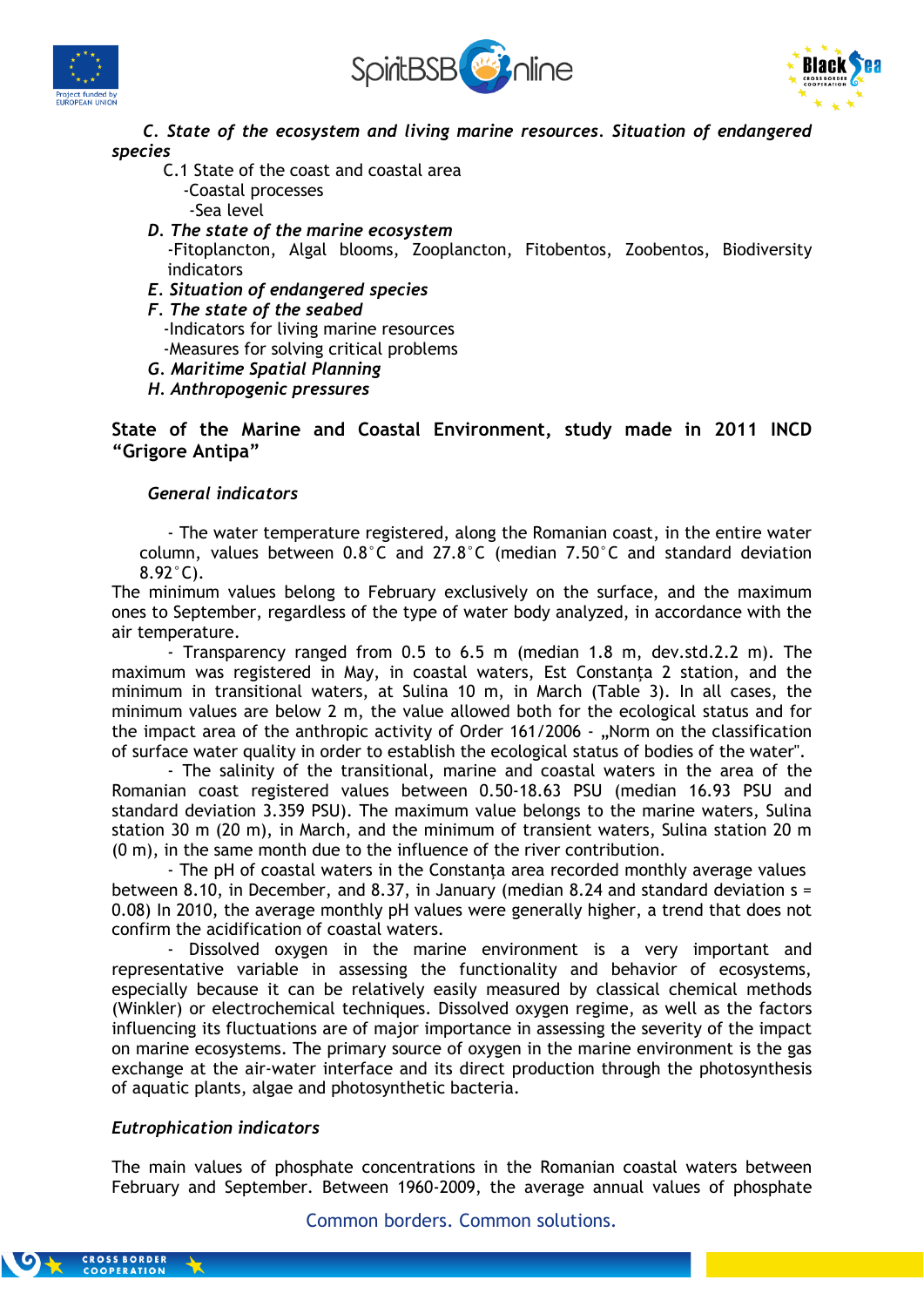





concentrations ranged between 0.13 µM (1967) - 12.44 µM (1987) (median 1.29µM, dev.std. 2.97µM), with a decrease in concentrations phosphates since 1987. The average value in 2010, 0.52µM, follows the slightly increasing trend of the last 4 years.

### *Regarding the general indicators, the following results:*

 - The average annual sea water temperature in Constanţa has increased significantly in the last 8 years compared to the period 1959-2002.

 - The median values of sea water transparency increase from transitional to marine waters, but are lower than in 2009.

 - Salinity is influenced by river input and climatic factors (especially wind and rainfall) and recorded in 2010 insignificant differences compared to the multiannual monthly averages of 1959-2009, although it is the year with the average annual value (13.94 PSU) that lowest in the last 19 years.

- The pH recorded, in 2010, higher values than in the period 1998-2009, especially in the cold season.

- The average monthly values of dissolved oxygen in the sea water in Constanţa were in the area of variation specific to the area, although they were lower in July and August, when hypoxia and mortality were recorded in fish fauna.

- Although it has not been found since 2001, the phenomenon of hypoxia was also found on the East Constanta profile, due to oxygen consumption in the process of oxidative degradation of organic matter resulting from reported flowering and climatic factors (air and water temperature, wind and precipitation).

- In general, in the long run, there is a slight decrease in the values of dissolved oxygen concentrations in the sea water in Constanţa, starting with 2007.

#### *Eutrophication indicators indicate that:*

- In the coastal area of Constanţa, phosphate concentrations recorded very low values, comparable to those of the '60s, but with a wider seasonal variability.

- Total phosphorus generally recorded normal values of concentrations, except for stations located in areas of influence of river input (transitional and marine waters) and anthropogenic influence (coastal waters), in which the maximum values exceeded the minimum value allowed by Order 161 / 2006.

# *Challenges in the Black Sea Basin*

The major issues affecting the environmental status of pollution in the Black Sea are:

- loss of biodiversity

- coastal degradation.

Scientists have identified several serious problems for the Black Sea associated with various types of pollution.

 1. In recent years, chemical pollution has been identified as the most serious cross-border problem. Oil pollution threatens Black Sea coastal ecosystems, and pollution levels are unacceptable in many coastal areas and river mouths.

2. Another major problem is the discharge of insufficiently treated wastewater, which leads to microbiological contamination and poses a threat to public health. Radioactive substances were introduced into the Black Sea in small quantities from nuclear power plants and in larger quantities after the 1986 Chernobyl nuclear power plant disaster.

 3. The phenomenon of eutrophication or over-fertilization of the sea by nitrogen and phosphorus compounds (also called nutrients), largely due to pollution from agricultural, domestic and industrial sources is a major problem of transboundary pollution. This is a process that degrades the Black Sea.

4. An unusual form of pollution caused by ships is the introduction of exotic species,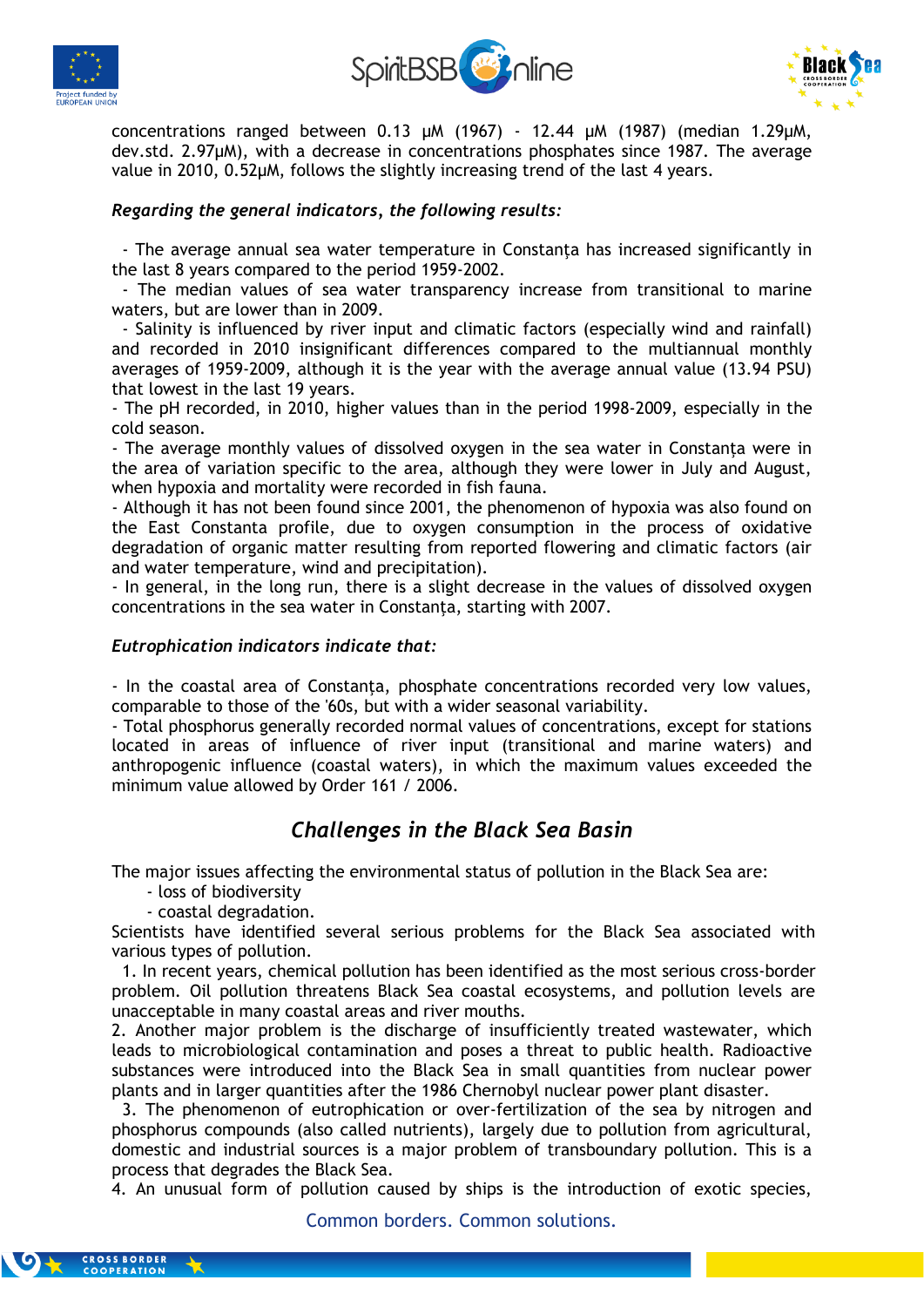





largely through the exchange of ballast water or other wastewater. Introduced by accident into the Black Sea, they proliferate in the new environment, due to the lack of natural predators that can limit their number.

 5. The last main type of problematic pollutants is solid waste, dumped into the sea by ships and in some coastal cities. Any floating or semi-submerged waste inevitably ends up on the coast. Therefore, the beaches of the Black Sea tend to accumulate a lot of garbage, which is unsightly and poses a risk to the health of humans and marine species.

#### *General Challenges in the Black Sea Basin is compiled from Black Sea Commision 2019 report as below.*

#### *Water and Waste Water*

The limited access to drinking water and to sewage systems is common for the coastal zones.

#### *Solid Waste Management*

Estimating the amount of solid waste processed is challenging because the Black Sea countries have various approaches for estimation and reporting. However, according to the national reports, at least the number of landfills has increased in Romania, Turkey and has decreased in Russia and Bulgaria. There is an incineration plant in Turkey and there are two in Romania.

#### *Protected Areas*

The number of protected areas did not change since the issuing of the previous SOE Report in Romania, Russia, and Turkey. There are 92 protected sites with a total area of 16,940 ha, 48 sites of Nature 2000 with a total area of 5,300 ha, and 31 marine protected areas of 302, 200 ha in Bulgaria.

#### *Coastal Erosion*

Coastal erosion is the common problem for all the Black Sea countries. Beach erosion/abrasion surveys were carried out in Bulgaria from 1983 to 2003. According to the reports of the surveys, the landslides and erosion terraces cover about 13% of the coastal line of the country.

#### *Tourism*

Tourism is one of the most important sectors of economy in the Black Sea countries. However, different reporting criteria of visitors used by the states make the results incomparable. Nevertheless, due to accommodation capacity increase there is an assumption that there is an increasing trend for the number of visitors except Romania.

Renewable energy sector is growing in the Black Sea countries: For example, there is a positive developments in a wind-energy field in Romania. Constanța County has the highest potential for wind-energy production in the country.

#### *Transport*

All Black Sea countries have harbors with different traffic capacity. There are oil terminals in the countries: Bulgaria has one, Georgia three, Romania -one, Russia four, Turkey eight terminals. Density of the public road network differs from country to country, with Romania (Constanta county) having the highest (0.35 km/km2) and Turkey having the lowest (0.115km/km2).

Joint Operational Programme Black Sea Basin 2014-2020

Association for the Protection of Human Being and Environment for a Sustainable Development in the World – ECOM

May 2021

Joint Operational Programme BlackSea Basin 2014-2020 is co-financed by the European Union through the European Neighbourhood Instrument and by the participating countries: Armenia, Bulgaria, Georgia, Greece, Republic of Moldova, Romania, Turkey and Ukraine.

"This publication has been produced with the financial assistance of the European Union. The contents of this publication are the sole responsibility of Association for the Protection of Human Being and Environment for a Sustainable Development in the World – ECOM and can in no way be taken to reflect the views of the European Union".